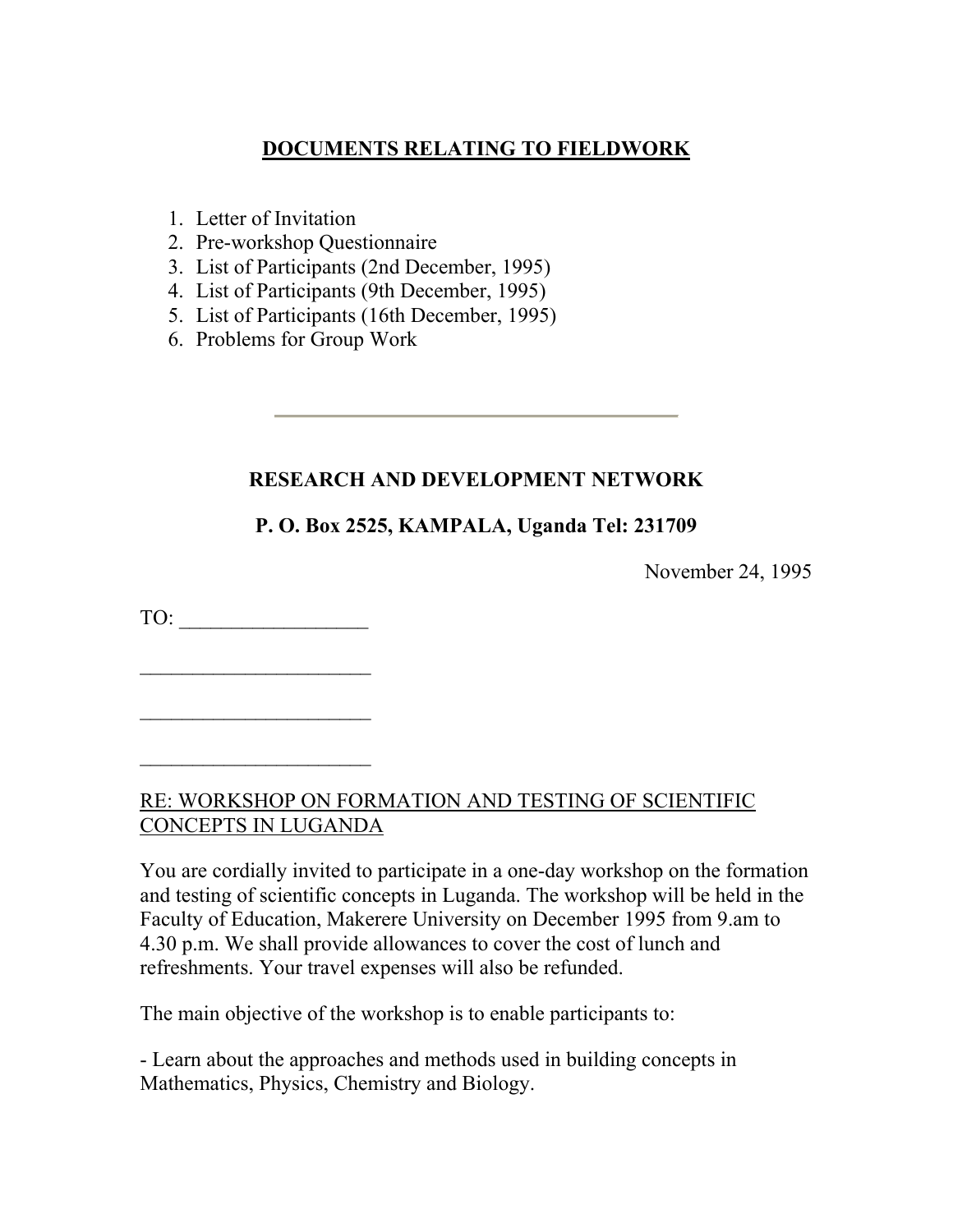-Examine and give their critical opinion about how these concepts have been expressed in Luganda on the basis of a systematic method of terminological elaboration achieved by a Ugandan linguist who has also trained in the formal sciences.

Terminological elaboration consists in enabling a language to function as a medium of specialised discourse. This is done by enriching it with expressions and expressional elements which are precise, economical, generative, international, transparent,non-obscene, systematic and linguistically acceptable in terms of expression formation, orthography, historical precedence, pronunciation and expression ordering.

Only a tiny portion of formal and natural science is at present expressed in Luganda especially at the secondary and tertiary levels of education. Therefore, the main task of the workshop is to arrive at a blueprint for elaboration of a list of scientific terms in Luganda.

If you accept to participate, we shall be grateful if you could fill in the attached questionnaire which will form an important in-put in the proceedings of the workshop. The questionnaire should be handed in before the opening of the workshop.

The tentative workshop agenda is as folows:

- 1. Welcome by the Coordinator of REDENET
- 2. Self introduction by participants
- 3. Familiarisation of the participants with criteria for terminology and Concept Formation Rules(CFRs).
- 4. Marking of scientific concepts in Luganda
- 5. Extrapolation Luganda Expression Formation Rules (EFRs)
- 6. Application of scientific terminology (mathematics, physics, chemistry, biology) in Luganda.
- 7. Division of participants into subject groups to:
	- o critique terminological systems and translated texts on the basis of the criteria for terminology.
	- o make their own translation of term lists and short texts.
- 8. Plenary discussion of the results, under (7)
- 9. Presentation and discussion of questionnaire findings.
- 10.Evaluation of the workshop by participants.

Thanking you and looking forward to seeing you at the workshop.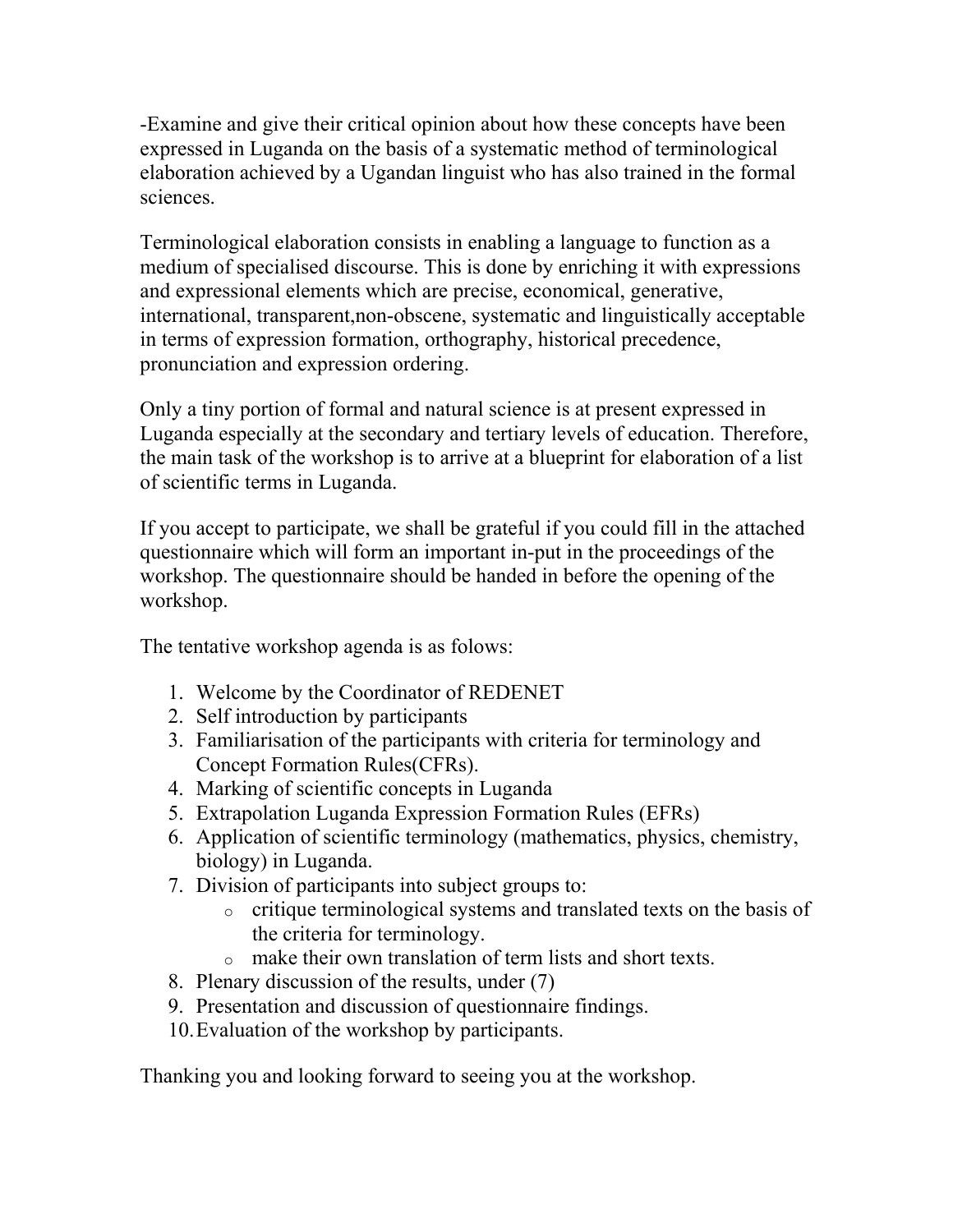E. Mukasa

COORDINATOR

## **RESEARCH AND DEVELOPMENT NETWORK**

# **P.O. Box 2525, KAMPALA, Uganda Tel: 231709**

## QUESTIONNAIRE ON ATTITUDES TO THE ROLE OF LUGANDA IN SCIETIFIC AND TECHNOLOGICAL DEVELOPMENT IN UGANDA. 1995

(Please write or mark with where it applies)

- 1. Date:...................................................
- 2. Name:.................................................
- 3. Age
	- $\degree$  21-30
	- $\degree$  31-40
	- $0 \quad 41 50$
	- $\circ$  51-60
	- $\circ$  61-70
	- $\circ$  70-
- 4. Sex:
	- o Male
	- o Female
- 5. Occupation............................
- 6. Do you work in a rural or urban area?............................
- 7. Education:
	- o Secondary
	- o Tertiary
- 8. Have you ever worked outside your home region?
	- o Yes
	- o No
	- o If yes, where and for how long?............................
- 9. Which language do you speak?
	- o Luganda
	- o English
	- o Others............................
- 10. Were you ever taught science subjects in Luganda?............................
- 11.Up to what class?............................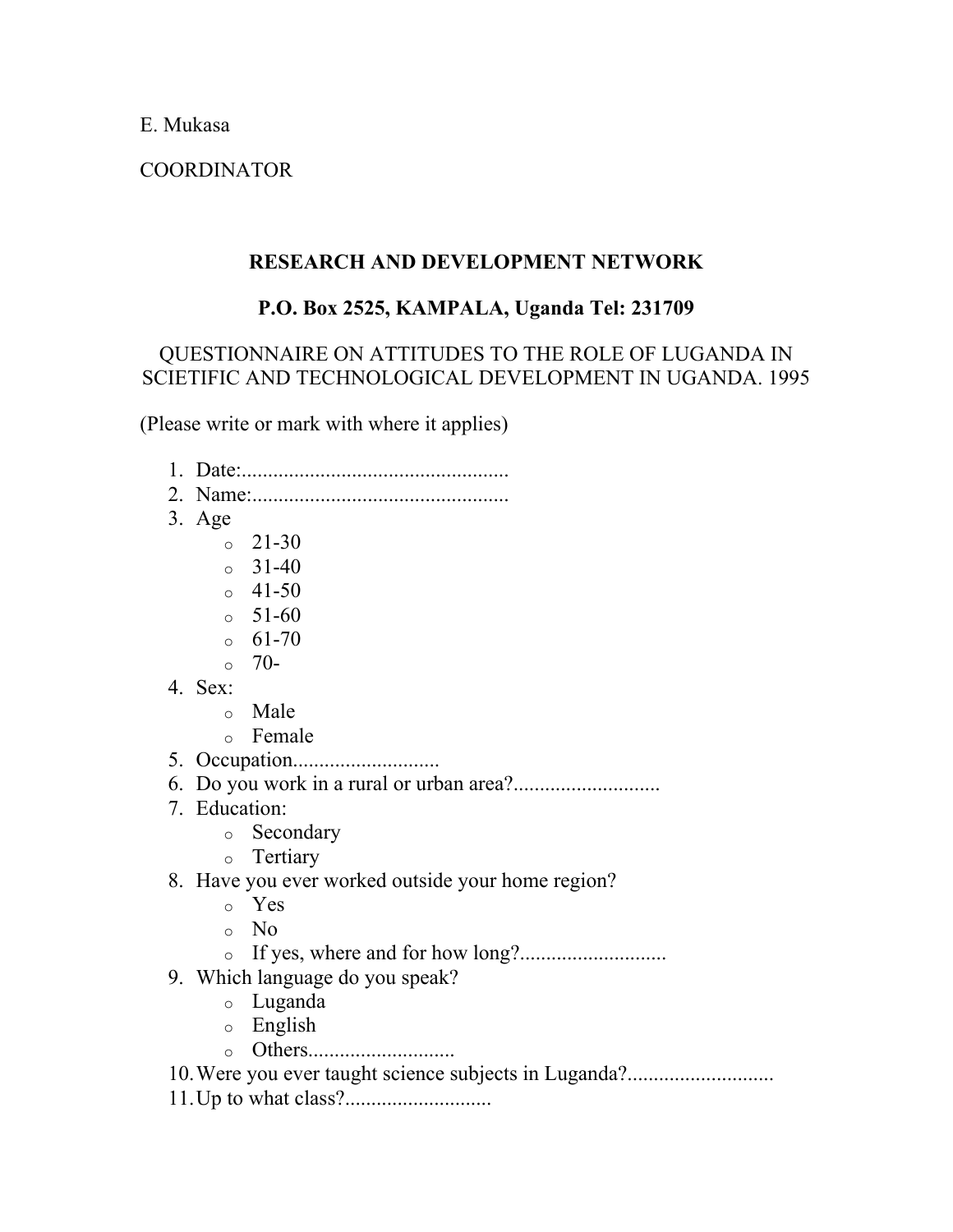- 12.Did you ever study Luganda as a subject?............................ 13.Up to what level?..................... 14.Which language is most likely to give you power and influence if you speak it very well?............................ 15.Do you think languages has any relationship to scientific and technological development? o Yes o No  $\circ$  If yes, why?  $\circ$  If no, why? .......................................................................................................... .................................... 16.Have you ever thought of the possibility of learning science and technology in Luganda? o Yes o No 17.Do you think Luganda can express scientific ideas at the
	- o Primary level?
	- o Secondary level?
	- o Tertiary level?
- 18.If you think Luganda express scientific ideas at the Primary Secondary Tertiary Levels, could the language be developed to be able to express scientific ideas?
	- o Yes
	- o No
	- o If yes, why do you think this has not been done?

......................

- 19.If it were possible to study science and technology even at University level in Luganda, do you think most people in your profession would be happy with the idea?
	- o Yes
	- o No
	- $\circ$  If no, why?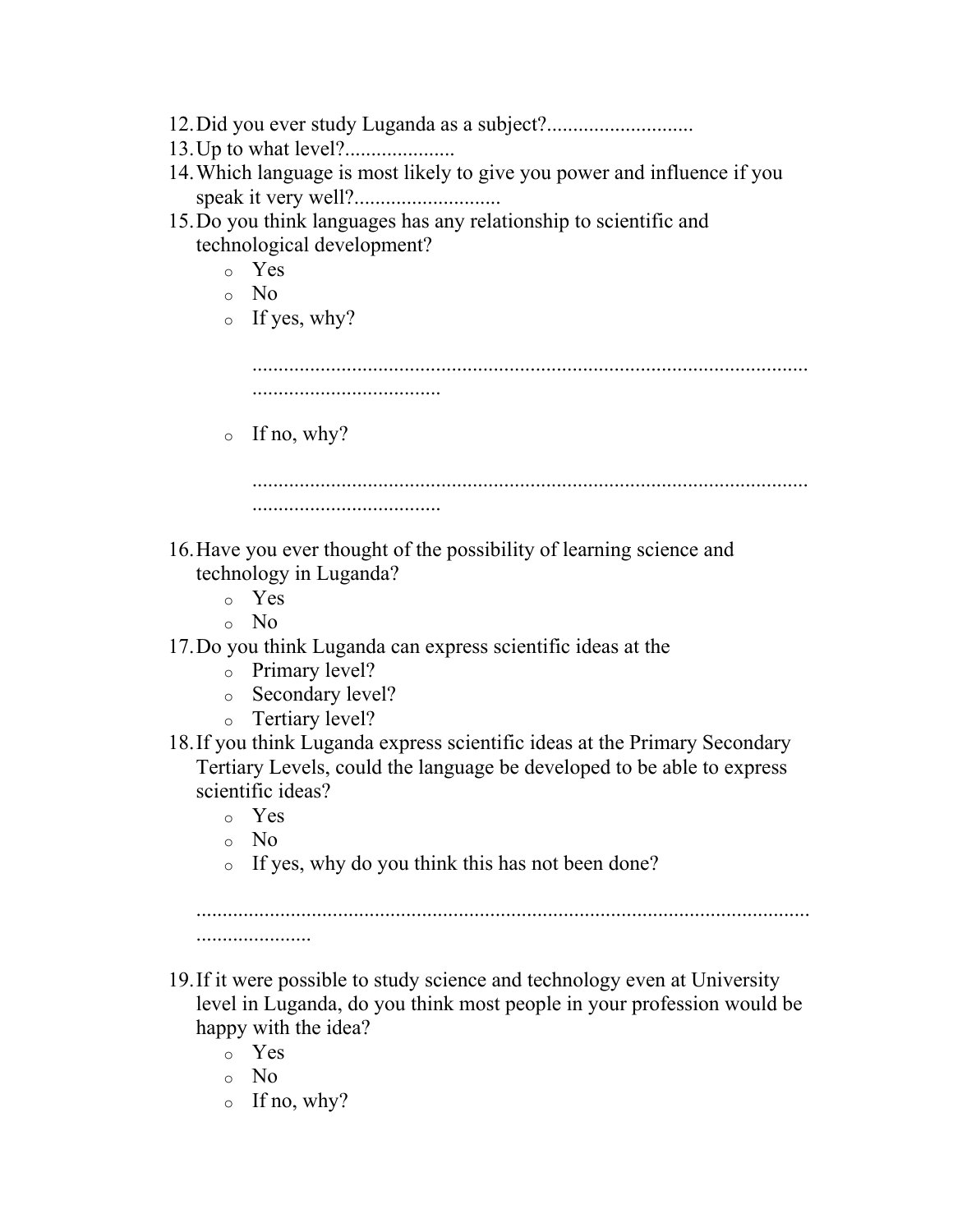| 20. Do you think it would be easier at school if science were taught in<br>Luganda?<br>Yes<br>$\circ$<br>No.<br>$\circ$<br>If yes, what advantages and disadvantages could this bring?<br>$\circ$ |
|---------------------------------------------------------------------------------------------------------------------------------------------------------------------------------------------------|
| .                                                                                                                                                                                                 |
| 21. Do you think there is any chance of expressing scientific and<br>technological ideas in Luganda at some point in the future?                                                                  |
| 22. Would the idea of expressing scientific and technological ideas in<br>Luganda make English unnecessary?<br>Yes<br>$\circ$<br>No.<br>$\circ$<br>Please explain<br>$\circ$                      |
| .<br>Thank you for your co-operation.                                                                                                                                                             |

FIRST WORKSHOP ON FORMATION AND TESTING OF SCIENTIFIC CONCEPTS IN LUGANDA HELD AT MAKERERE UNIVERSITY ON 02/12/1995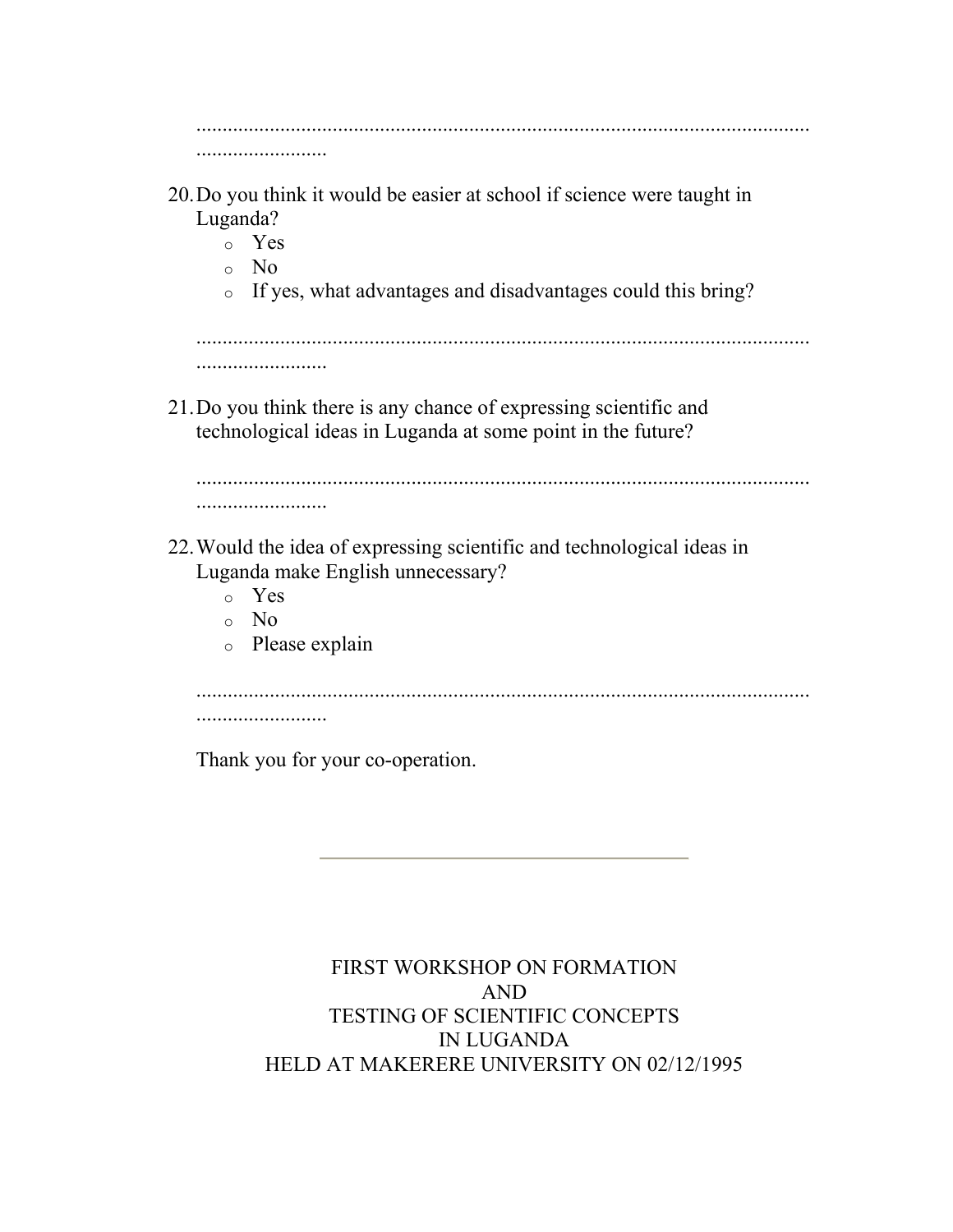# LIST OF PARTICIPANTS

| <b>NAME</b>            | <b>SUBJECT / FIELD</b>          | <b>INSTITUTE / ADDRESS</b>                       |
|------------------------|---------------------------------|--------------------------------------------------|
| <b>BUYEGO ABIASALI</b> | <b>MATHEMATICS</b>              | MAKERERE UNIVERSITY P.O.<br><b>BOX 260</b>       |
|                        |                                 | KAMPALA, UGANDA                                  |
| EPEJU WILLIAM          | <b>AGRICULTURE</b>              | <b>INSTITUTE OF</b><br><b>TEACHERS'EDUCATION</b> |
|                        |                                 | P.O.BOX 1                                        |
|                        |                                 | <b>KYAMBOGO</b>                                  |
| KABOGGOZA MUHAMMED     | LUGANDA / ENGLISH               | <b>BUSUNJU ISLAMIC</b>                           |
|                        |                                 | PRIMARY SCHOOL                                   |
|                        |                                 | P.O.BOX 30                                       |
|                        |                                 | <b>BUSUNJU</b>                                   |
| KATIKAJJIIRA HAMIDU    | <b>MATHEMATICS / STATISTICS</b> | <b>S.K HOLDING</b>                               |
|                        |                                 | P.O.BOX 4105                                     |
|                        |                                 | KAMPALA, UGANDA                                  |
| <b>KAZIRO B.K</b>      | <b>CHEMISTRY</b>                | MAKERERE COLLEGE                                 |
|                        |                                 | <b>SCHOOL</b>                                    |
|                        |                                 | P.O.BOX 16391                                    |
|                        |                                 | KAMPALA, UGANDA                                  |
| KENTARO JILL           | <b>ENGLISH</b>                  | MAKERERE PRIMARY                                 |
|                        |                                 | <b>SCHOOL</b>                                    |
|                        |                                 | P.O.BOX 16049                                    |
|                        |                                 | KAMPALA, UGANDA                                  |
| KIBUUKA KIINGI         | PROJECT DIRECTOR                | KENYATTA UNIVERSITY                              |
|                        |                                 | P.O.BOX 43844                                    |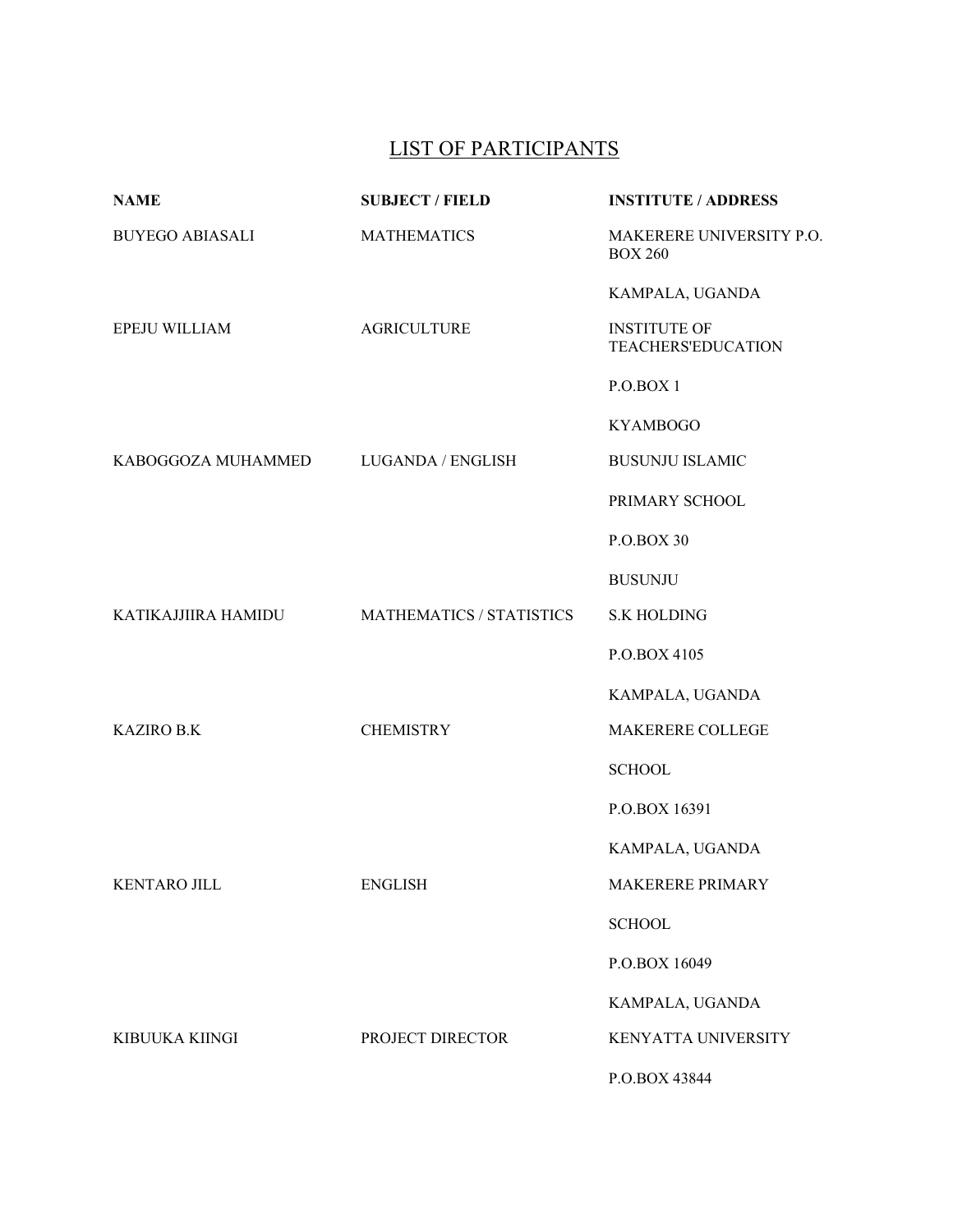|                     |                                           | NAIROBI, KENYA                |
|---------------------|-------------------------------------------|-------------------------------|
| <b>LUGOBE AHMED</b> | <b>SCIENCE / MATHEMATICS</b>              | <b>BUSUNJU ISLAMIC</b>        |
|                     |                                           | PRIMARY SCHOOL                |
|                     |                                           | P.O.BOX 30                    |
|                     |                                           | <b>BUSUNJU</b>                |
| LUSWATA L.KAYANJA   | <b>MATHEMATICS</b>                        | <b>KIBULI SENIOR</b>          |
|                     |                                           | SECONDARY SCHOOL              |
|                     |                                           | P.O.BOX 4216                  |
|                     |                                           | KAMPALA, UGANDA               |
| MATOVU.N.B KASALINA | LINGUISTICS / ENGLISH /<br><b>LUGANDA</b> | MAKERERE UNIVERSITY           |
|                     |                                           | <b>INSTITUTE OF LANGUAGES</b> |
|                     |                                           | P.O.BOX 7062                  |
|                     |                                           | KAMPALA, UGANDA               |
| HARRIET MAYANJA     | PHYSICS / CHEMISTRY                       | <b>GAYAZA HIGH SCHOOL</b>     |
|                     |                                           | P.O.BOX 709                   |
|                     |                                           | KAMPALA, UGANDA               |
| MUKASA E.           | PROJECT COORDINATOR                       | <b>REDENET</b>                |
|                     |                                           | P.O.BOX 2525                  |
|                     |                                           | KAMPALA, UGANDA               |
| MUNGOMA P. MWALYE   | <b>CURRICULUM</b>                         | MAKERERE UNIVERSITY           |
|                     |                                           | P.O.BOX 7062                  |
|                     |                                           | KAMPALA, UGANDA               |
| NABALOGA BETTY      | <b>SCIENCE</b>                            | <b>GAYAZA GIRLS' PRIMARY</b>  |
|                     |                                           | <b>SCHOOL</b>                 |
|                     |                                           | P.O. BOX 16715                |
|                     |                                           | KAMPALA, UGANDA               |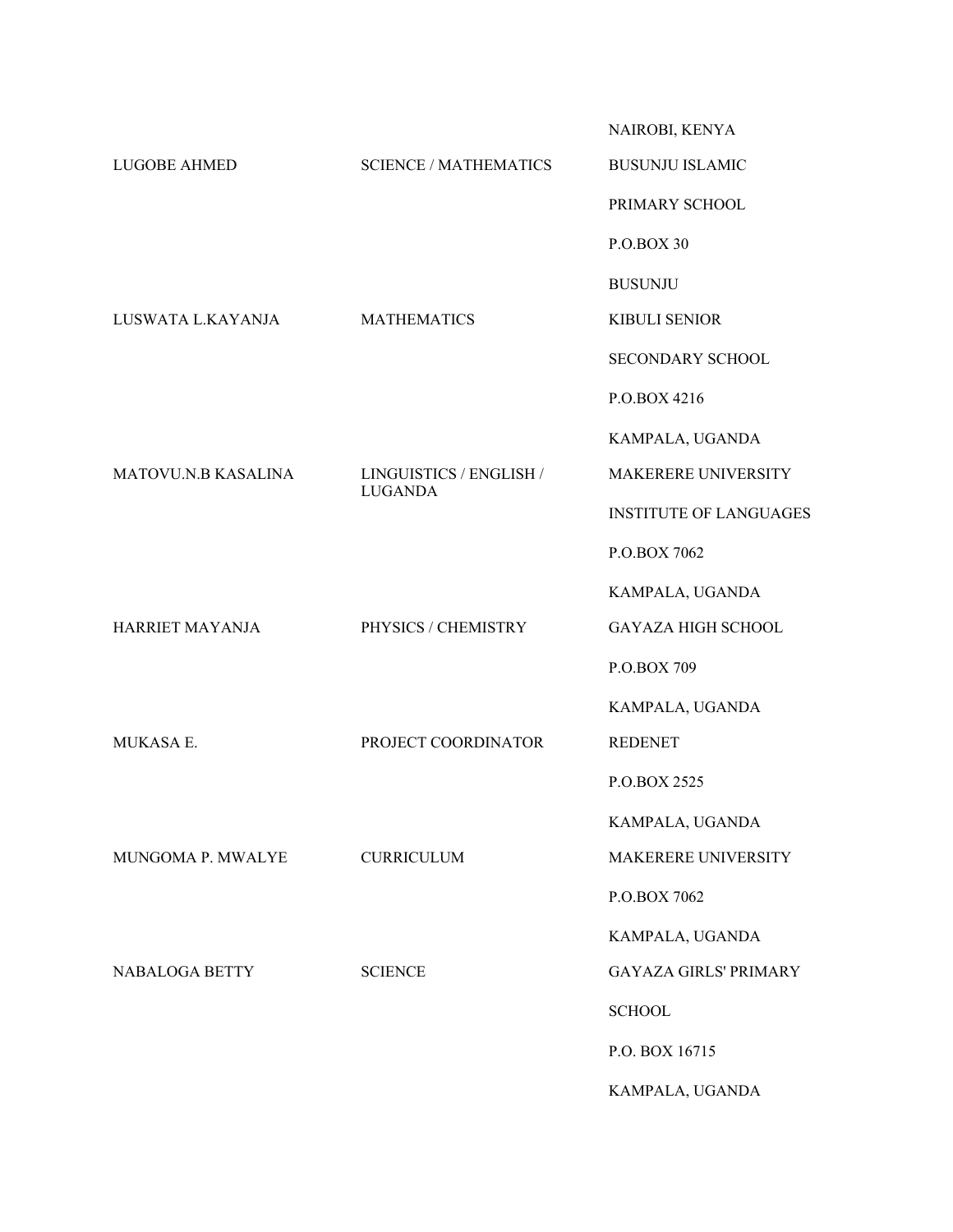| NAKAMYA REBECCA      | <b>BIOLOGY / CHEMISTRY</b>                    | <b>ITEK/BISHOP SENIOR</b>                                    |
|----------------------|-----------------------------------------------|--------------------------------------------------------------|
|                      |                                               | <b>SCHOOL MUKONO</b>                                         |
|                      |                                               | P.O.BOX1                                                     |
|                      |                                               | KAMPALA, UGANDA                                              |
| NAKIMERA SSEMANDA.   | <b>GEOLOGY</b>                                | <b>DEPARTMENT OF</b>                                         |
|                      |                                               | <b>GEOLOGY MAKERERE</b>                                      |
|                      |                                               | <b>UNIVERSITY</b>                                            |
|                      |                                               | P.O.BOX 7062                                                 |
|                      |                                               | KAMPALA, UGANDA                                              |
| NAKITOOLO PETRONELLA | <b>BIOLOGICAL SERVICES</b>                    | <b>INSTITUTE OF</b><br>ENVIRONMENTAL AND<br>NATURAL SCIENCES |
|                      |                                               | P.O.BOX 7062                                                 |
|                      |                                               | KAMPALA, UGANDA                                              |
| NAKITYO MARGARET     | <b>ADMINISTRATIVE SUPPORT</b><br><b>STAFF</b> | C/O REDENET                                                  |
|                      |                                               | P.O.BOX 4611                                                 |
|                      |                                               | KAMPALA, UGANDA                                              |
| NALUWOOZA VIOLAH     | <b>LINGUISTICS</b>                            | MAKERERE UNIVERSITY                                          |
|                      |                                               | P.O.BOX 7062                                                 |
|                      |                                               | KAMPALA, UGANDA                                              |
| NAMYALO SAUDA        | <b>LUGANDA</b>                                | MAKERERE UNIVERSITY                                          |
|                      |                                               | P.O.BOX 7062                                                 |
|                      |                                               | KAMPALA, UGANDA                                              |
| NYONDO MAGAMBO       | <b>GEOLOGY / BUILDING</b><br><b>MATERIALS</b> | C/O REDENET                                                  |
|                      |                                               | P.O.BOX 2525                                                 |
|                      |                                               | KAMPALA, UGANDA                                              |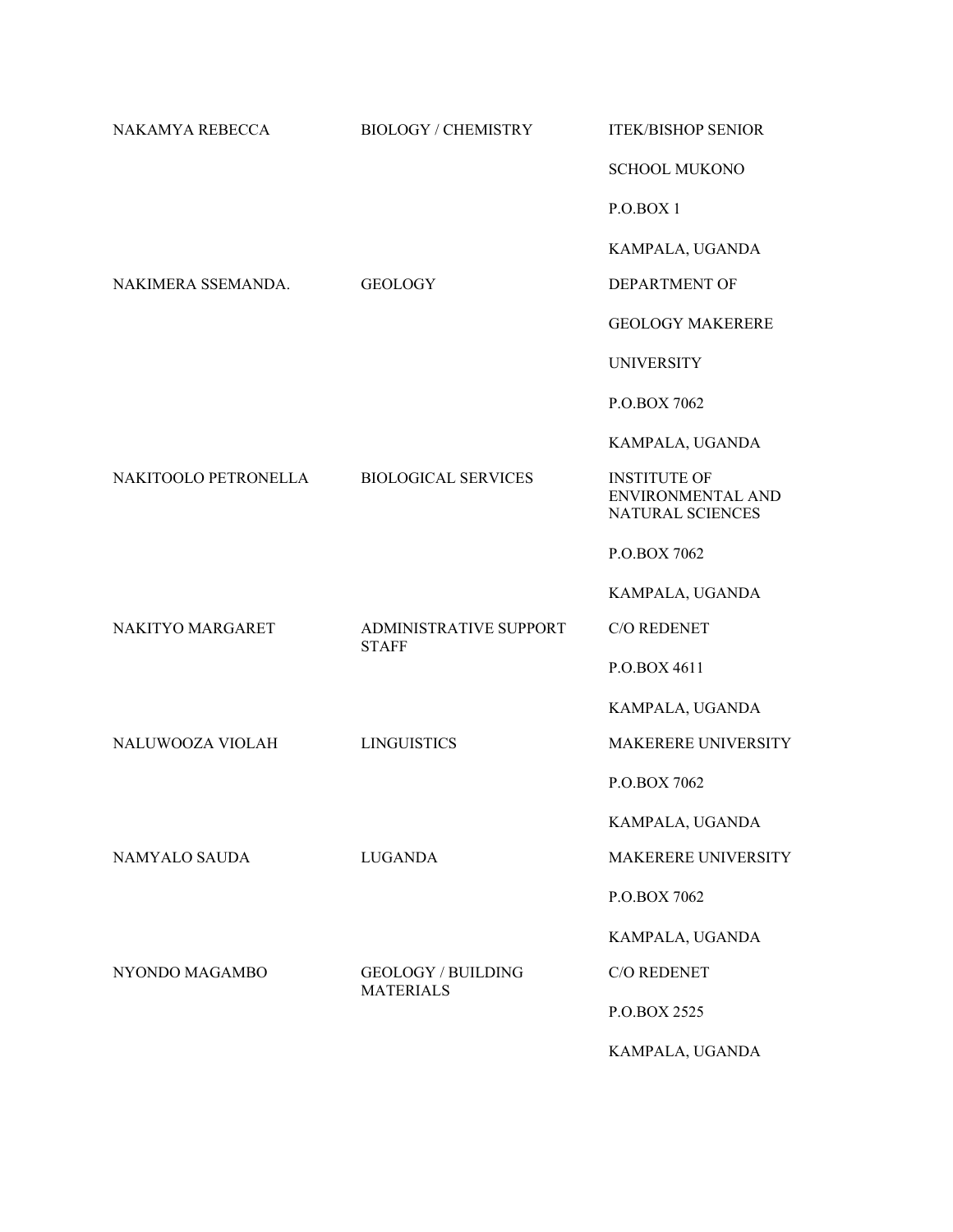SSEGGIRIINYA JOSEPH CHEMISTRY / MATHEMATICS NAMILY ANGO COLLEGE

P.O.BOX 7091

KAMPALA, UGANDA

SSEMMONDO JOHN CHEMISTRY / PHYSICS MENGO SECONDARY SCHOOL

P.O.BOX 1901

KAMPALA, UGANDA

ZINUNULA ROSE D. LUGANDA / SCIENCE OMEGA PRIMARY SCHOOL

MULAGO

#### SECOND WORKSHOP ON FORMATION AND TESTING OF SCIENTIFIC CONCEPTS IN LUGANDA HELD AT MAKERERE UNIVERSITY ON 09/12/1995

#### LIST OF PARTICIPANTS

| <b>NAME</b>          | <b>SUBJECT/FIELD</b>     | <b>INSTITUTION/ADDRESS</b> |
|----------------------|--------------------------|----------------------------|
| KABUGO MERIT         | <b>LINGUISTICS</b>       | <b>MAKERERE UNIVERSITY</b> |
|                      |                          | P.O. BOX 7062              |
|                      |                          | KAMPALA, UGANDA            |
| <b>KAKEMBO SAM</b>   | <b>BIOLOGY/CHEMISTRY</b> | NDEJJE SECONDARY SCHOOL    |
|                      |                          | P.O. BOX 193               |
|                      |                          | <b>BOMBO</b>               |
| KASOMA M.B. TANTALEO | ZOOLOGY                  | <b>MAKERERE UNIVERSITY</b> |
|                      |                          | <b>FACULTY OF SCIENCE</b>  |
|                      |                          | P.O. BOX 7062              |
|                      |                          | KAMPALA, UGANDA            |
| KIBUUKA KIINGI       | PROJECT DIRECTOR         | <b>KENYATTA UNIVERSITY</b> |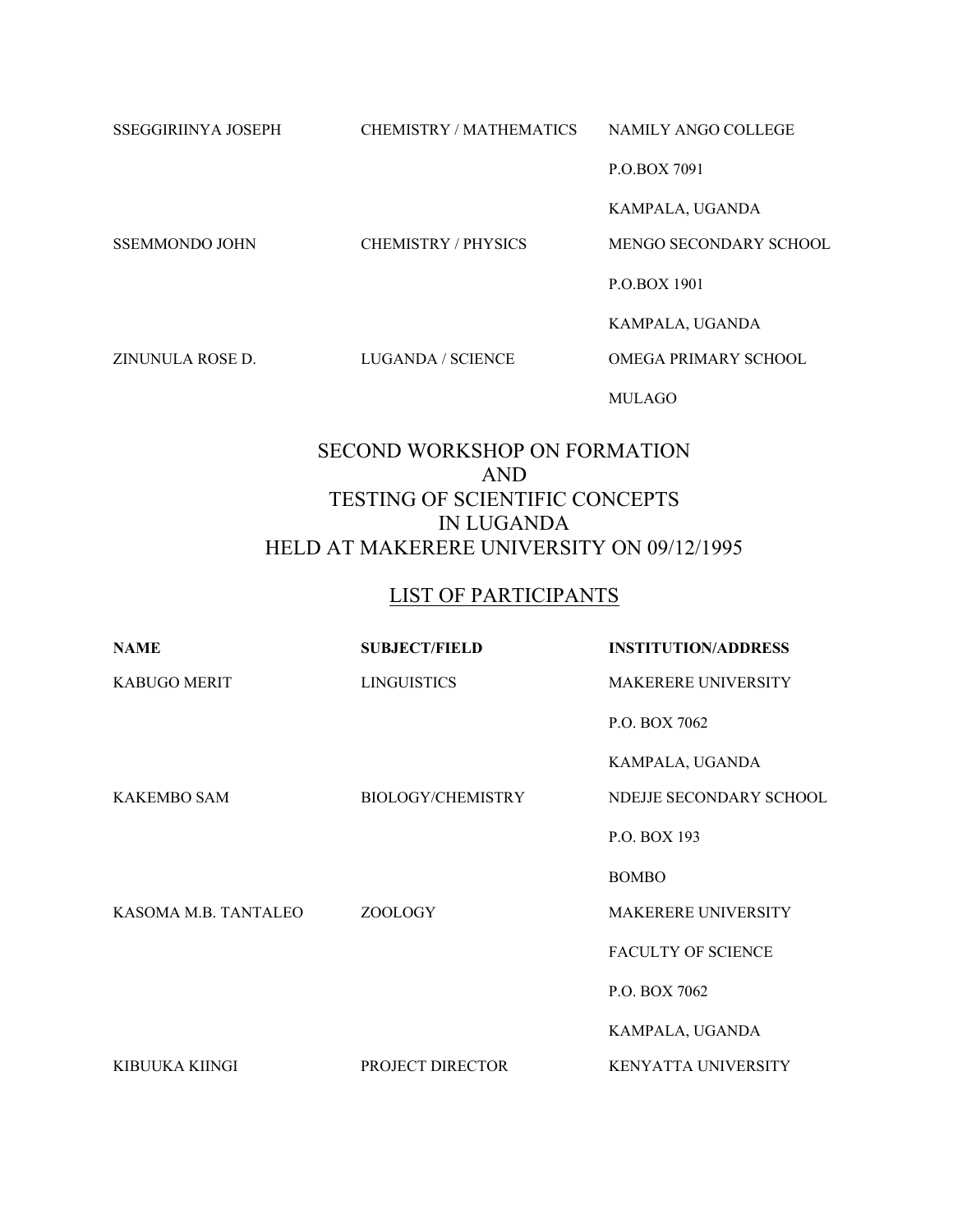P.O. BOX 43844

|                         |                         | NAIROBI, KENYA                           |
|-------------------------|-------------------------|------------------------------------------|
| KIRIGGWAJJO A.          | FRENCH/ENGLISH/ LUGANDA | <b>INSTITUTE OF LANGUAGES</b>            |
|                         |                         | MAKERERE UNIVERSITY                      |
|                         |                         | P.O. BOX 7062                            |
|                         |                         | KAMPALA, UGANDA                          |
| KITYO GALIWANGO         | <b>COMPUTER SCIENCE</b> | MAKERERE UNIVERSITY                      |
|                         |                         | P.O. BOX 7062                            |
|                         |                         | KAMPALA, UGANDA                          |
| <b>KIZZA MUKASA</b>     | <b>LUGANDA</b>          | MAKERERE UNIVERSITY                      |
|                         |                         | P.O. BOX 7062                            |
|                         |                         | KAMPALA, UGANDA                          |
| KYALWAZI ABDULLA        | <b>SCIENCE</b>          | ST. FRANCIS PREPARATORY<br><b>SCHOOL</b> |
|                         |                         | P.O. BOX 19050                           |
|                         |                         | KAMPALA, UGANDA                          |
| <b>LWEMBAWO HUSSEIN</b> | <b>MATHEMATICS</b>      | KIBULI DEMONSTRATION<br><b>SCHOOL</b>    |
|                         |                         | P.O. BOX 7071                            |
|                         |                         | KAMPALA, UGANDA                          |
| <b>MABIRIZI JAMES</b>   | <b>SCIENCE</b>          | KAMPALA PRIMARY SCHOOL                   |
|                         |                         | P.O. BOX 30199                           |
|                         |                         | KAMPALA, UGANDA                          |
| MASAGAZI M. FRED        | <b>LUGANDA</b>          | MAKERERE UNIVERSITY                      |
|                         |                         | P.O. BOX 7062                            |
|                         |                         | KAMPALA, UGANDA                          |
| MPANGA D. KISITU        | CHEMISTRY/PHYSICS       | WAMPEWO NTAKKE                           |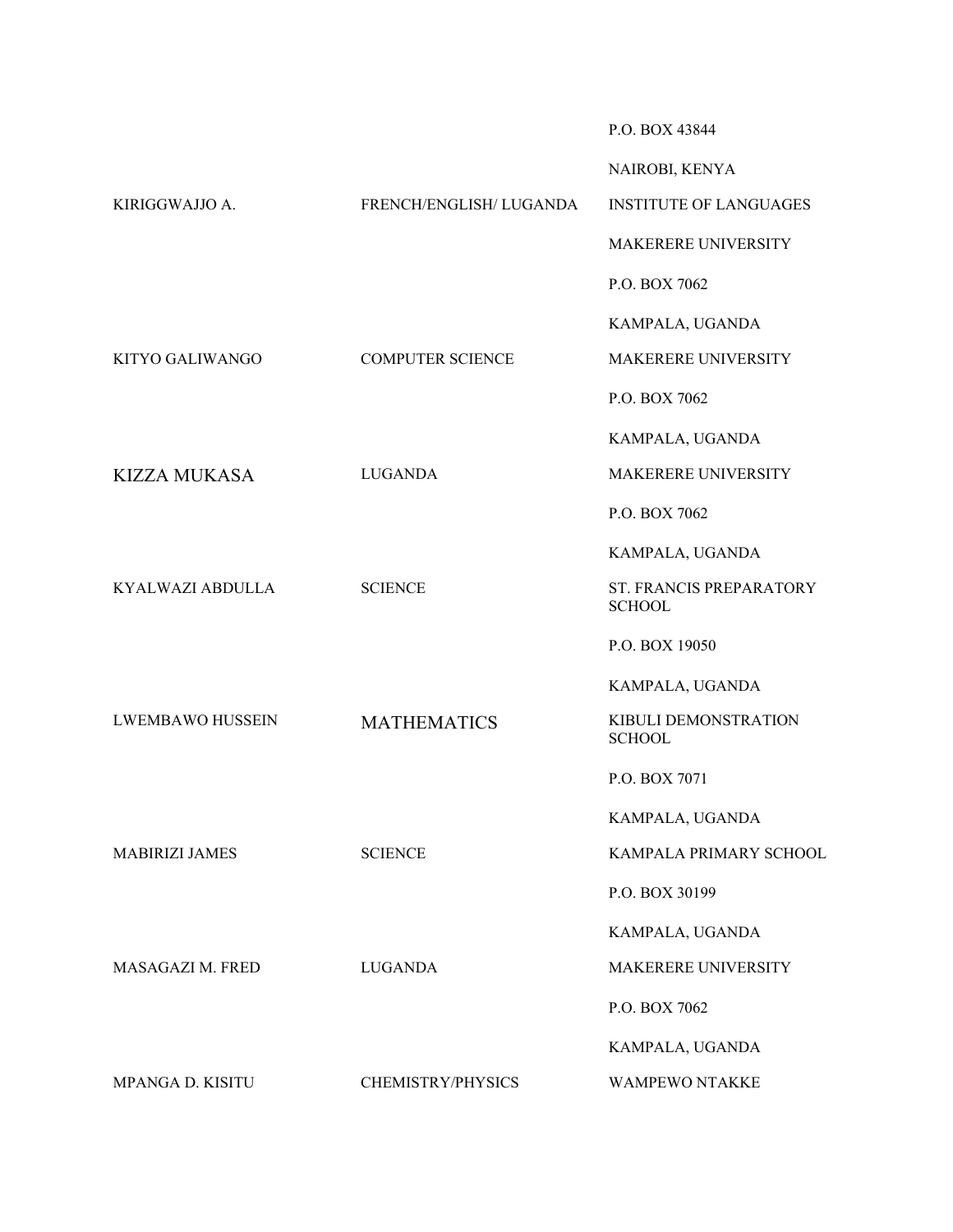SECONDARY SCHOOL

P.O. BOX 19087

KAMPALA, UGANDA

KAMPALA, UGANDA

|                  |                                                  | KAMPALA, UGANDA                               |
|------------------|--------------------------------------------------|-----------------------------------------------|
| MUKASA E.        | PROJECT COORDINATOR                              | <b>REDENET</b>                                |
|                  |                                                  | P.O. BOX 2525                                 |
|                  |                                                  | KAMPALA, UGANDA                               |
| MUTEESASIRA SAM  | <b>SCIENCE/ AGRICULTURE/</b><br><b>EDUCATION</b> | <b>LADY IRENE COLLEGE</b>                     |
|                  |                                                  | P.O. BOX 7                                    |
|                  |                                                  | BOMBO, UGANDA                                 |
| NAKIBUULE BETTY  | <b>SCIENCE/MATHEMATICS</b>                       | RUBAGA GIRLS PRIMARY<br><b>SCHOOL</b>         |
|                  |                                                  | P.O. BOX 1347                                 |
|                  |                                                  | KAMPALA, UGANDA                               |
| NAKIWALA BETTY   | <b>SCIENCE</b>                                   | NKUMBA PRIMARY SCHOOL                         |
|                  |                                                  | P.O. BOX 66                                   |
|                  |                                                  | ENTEBBE, UGANDA                               |
| NAKITYO MARGARET | ADMINISTRATION SUPPORT<br><b>STAFF</b>           | C/O REDENET                                   |
|                  |                                                  | P.O. BOX 4611                                 |
|                  |                                                  | KAMPALA, UGANDA                               |
| NDWADDE PAULINE  | <b>MATHEMATICS</b>                               | ST. JOSEPH'S GIRLS<br><b>SECONDARY SCHOOL</b> |
|                  |                                                  | <b>NSAMBYA</b>                                |
|                  |                                                  | P.O. BOX 6091                                 |
|                  |                                                  | KAMPALA, UGANDA                               |
| NYONDO MAGAMBO   | <b>GEOLOGY</b>                                   | C/O REDENET                                   |
|                  |                                                  | P.O. BOX 2525                                 |
|                  |                                                  |                                               |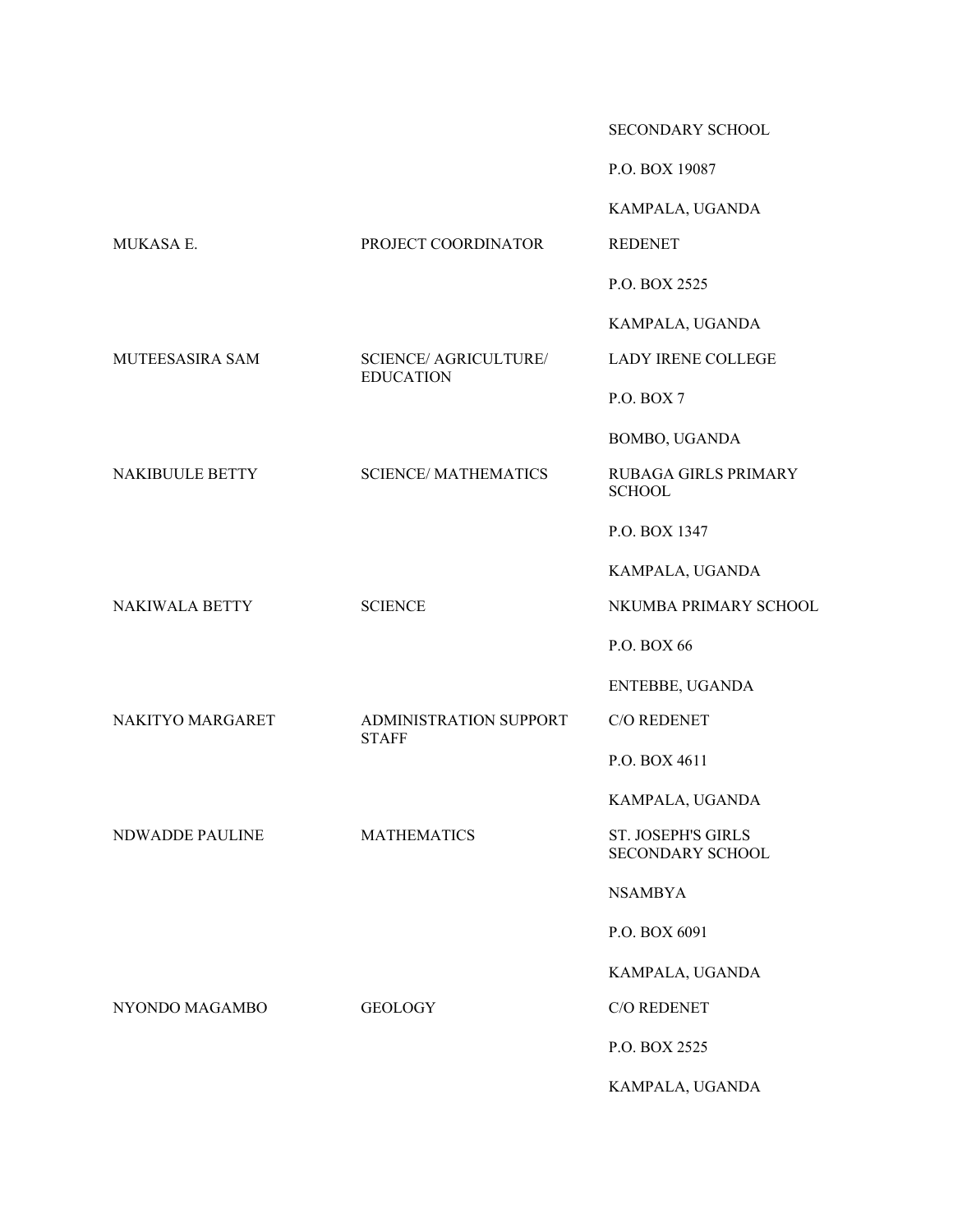| SEBBANDA LIVINGTONE      | PHYSICS/ELECTRONICS      | <b>BUSINESS SYSTEMS</b>      |
|--------------------------|--------------------------|------------------------------|
|                          |                          | P.O. BOX 961                 |
|                          |                          | KAMPALA, UGANDA              |
| <b>SEKITTO EDWARD</b>    | <b>SCIENCE</b>           | GAYAZA JUNIOR SCHOOL         |
|                          |                          | P.O. BOX 4073                |
|                          |                          | KAMPALA, UGANDA              |
| <b>SEMBATYA BADRUDIN</b> | <b>BIOLOGY/GEOGRAPHY</b> | NEW BUSUNJU COLLEGE          |
|                          |                          | P.O. BOX 30                  |
|                          |                          | BUSUNJU, UGANDA              |
| SENKUBUGE DANIEL         | <b>MATHEMATICS</b>       | MUKONO HIGH SCHOOL           |
|                          |                          | P.O. BOX 353                 |
|                          |                          | KAMPALA, UGANDA              |
| <b>SSEBULIBA GEORGE</b>  | CHEMISTRY/BIOLOGY        | <b>CALTEC ACADEMY</b>        |
|                          |                          | P.O. BOX 30921               |
|                          |                          | KAMPALA, UGANDA              |
| SSEMUJJU J. WASSWA       | MATHEMATICS/ GEOGRAPHY   | NABISUNSA GIRLS SCHOOL       |
|                          |                          | P.O. BOX 3027                |
|                          |                          | KAMPALA, UGANDA              |
| ZINUNULA VINCENT         | <b>GERMAN/FRENCH</b>     | <b>INTITUTE OF LANGUAGES</b> |
|                          |                          | MAKERERE UNIVERSITY          |
|                          |                          | P.O. BOX 7062                |
|                          |                          | KAMPALA, UGANDA              |

# THIRD WORKSHOP ON FORMATION AND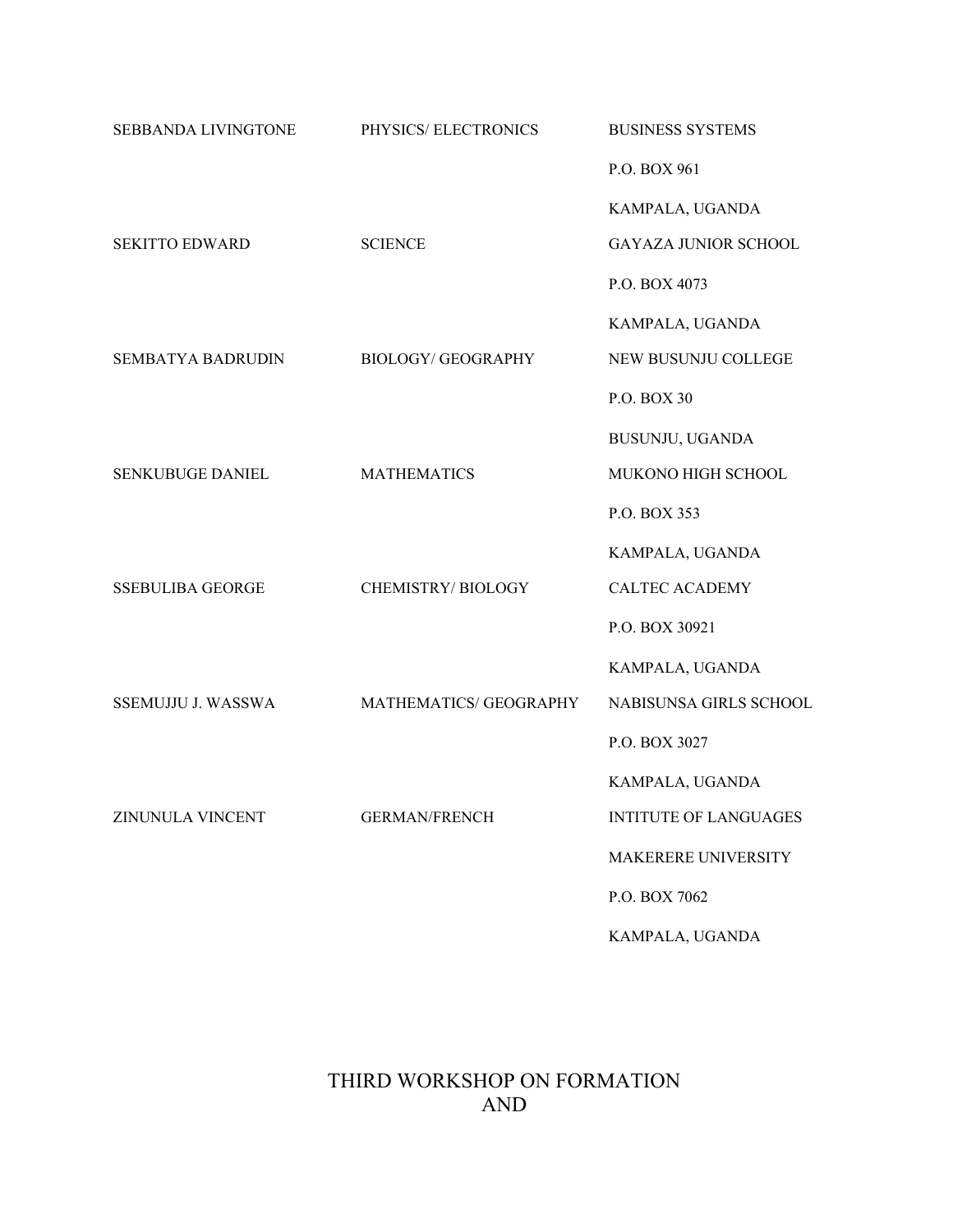# TESTING OF SCIENTIFIC CONCEPTS IN LUGANDA HELD AT MAKERERE UNIVERSITY ON 16/12/1995

# LIST OF PARTICIPANTS

| <b>NAME</b>          | <b>SUBJECT / FIELD</b>    | <b>INSTITUTION / ADDRESS</b>  |
|----------------------|---------------------------|-------------------------------|
| KABUGO MERIT         | <b>LINGUISTICS</b>        | MAKERERE UNIVERSITY           |
|                      |                           | P.O. BOX 7062                 |
|                      |                           | KAMPALA, UGANDA               |
| <b>KAKEMBO SAM</b>   | <b>BIOLOGY/ CHEMISTRY</b> | NDEJJE SECONDARY SCHOOL       |
|                      |                           | P.O. BOX 193                  |
|                      |                           | <b>BOMBO</b>                  |
| KASOMA M.B. TANTALEO | <b>ZOOLOGY</b>            | MAKERERE UNIVERSITY           |
|                      |                           | FACULTY OF SCIENCE            |
|                      |                           | P.O. BOX 7062                 |
|                      |                           | KAMPALA, UGANDA               |
| KIBUUKA KIINGI       | PROJECT DIRECTOR          | KENYATTA UNIVERSITY           |
|                      |                           | P.O. BOX 43844                |
|                      |                           | NAIROBI, KENYA                |
| KIRIGGWAJJO A.       | FRENCH/ENGLISH/           | <b>INSTITUTE OF LANGUAGES</b> |
|                      | <b>LUGANDA</b>            | MAKERERE UNIVERSITY           |
|                      |                           | P.O. BOX 7062                 |
|                      |                           | KAMPALA, UGANDA               |
| KITYO GALIWANGO      | <b>COMPUTER SCIENCE</b>   | MAKERERE UNIVERSITY           |
|                      |                           | P.O. BOX 7062                 |
|                      |                           | KAMPALA, UGANDA               |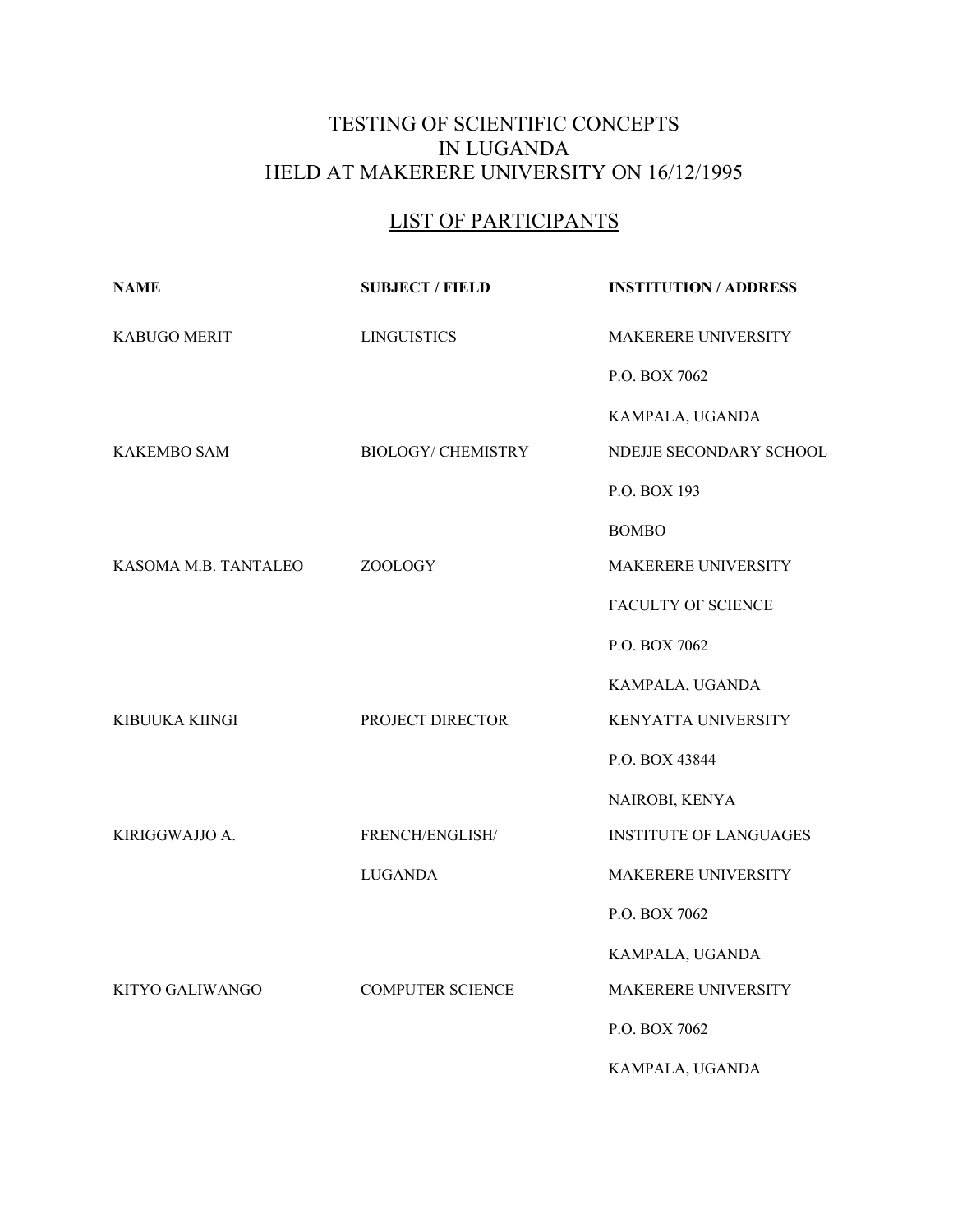| <b>KIZZA MUKASA</b>     | <b>LUGANDA</b>      | <b>MAKERERE UNIVERSITY</b>               |
|-------------------------|---------------------|------------------------------------------|
|                         |                     | P.O. BOX 7062                            |
|                         |                     | KAMPALA, UGANDA                          |
| KYALWAZI ABDULLA        | <b>SCIENCE</b>      | ST. FRANCIS PREPARATORY<br><b>SCHOOL</b> |
|                         |                     | P.O. BOX 19050                           |
|                         |                     | KAMPALA, UGANDA                          |
| <b>LWEMBAWO HUSSEIN</b> | <b>MATHEMATICS</b>  | KIBULI DEMONSTRATION<br><b>SCHOOL</b>    |
|                         |                     | P.O. BOX 7071                            |
|                         |                     | KAMPALA, UGANDA                          |
| <b>MABIRIZI JAMES</b>   | <b>SCIENCE</b>      | KAMPALA PRIMARY SCHOOL                   |
|                         |                     | P.O. BOX 30199                           |
|                         |                     | KAMPALA, UGANDA                          |
| MASAGAZI M. FRED        | <b>LUGANDA</b>      | MAKERERE UNIVERSITY                      |
|                         |                     | P.O. BOX 7062                            |
|                         |                     | KAMPALA, UGANDA                          |
| MPANGA D. KISITU        | CHEMISTRY/PHYSICS   | <b>WAMPEWO NTAKKE</b>                    |
|                         |                     | SECONDARY SCHOOL                         |
|                         |                     | P.O. BOX 19087                           |
|                         |                     | KAMPALA, UGANDA                          |
| MUKASA E.               | PROJECT COORDINATOR | <b>REDENET</b>                           |
|                         |                     | P.O. BOX 2525                            |
|                         |                     | KAMPALA, UGANDA                          |
| MUTEESASIRA SAM         | <b>SCIENCE/</b>     | <b>LADY IRENE COLLEGE</b>                |
|                         | <b>AGRICULTURE</b>  | P.O. BOX 7                               |
|                         |                     | BOMBO, UGANDA                            |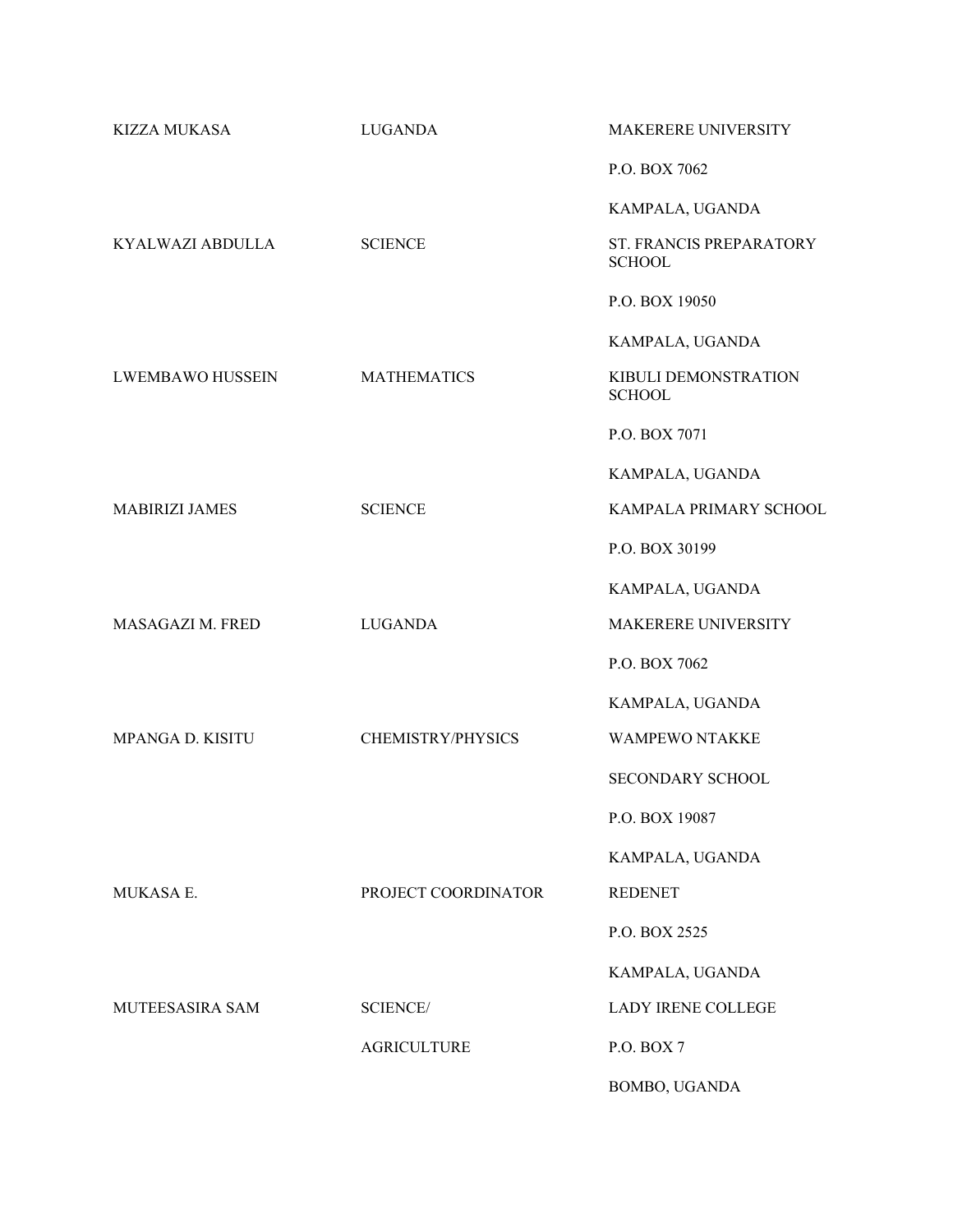| NAKIBUULE BETTY        | <b>SCIENCE/</b>                        | <b>RUBAGA GIRLS PRIMARY</b>                          |
|------------------------|----------------------------------------|------------------------------------------------------|
|                        | <b>MATHEMATICS</b>                     | <b>SCHOOL</b>                                        |
|                        |                                        | P.O. BOX 1347                                        |
|                        |                                        | KAMPALA, UGANDA                                      |
| NAKIWALA BETTY         | <b>SCIENCE</b>                         | NKUMBA PRIMARY SCHOOL                                |
|                        |                                        | P.O. BOX 66                                          |
|                        |                                        | ENTEBBE, UGANDA                                      |
| NAKITYO MARGARET       | ADMINISTRATION SUPPORT<br><b>STAFF</b> | C/O REDENET                                          |
|                        |                                        | P.O. BOX 4611                                        |
|                        |                                        | KAMPALA, UGANDA                                      |
| <b>NDWADDE PAULINE</b> | <b>MATHEMATICS</b>                     | <b>ST. JOSEPH'S GIRLS</b><br><b>SECONDARY SCHOOL</b> |
|                        |                                        | <b>NSAMBYA</b>                                       |
|                        |                                        | P.O. BOX 6091                                        |
|                        |                                        | KAMPALA, UGANDA                                      |
| NYONDO MAGAMBO         | <b>GEOLOGY</b>                         | C/O REDENET                                          |
|                        |                                        | P.O. BOX 2525                                        |
|                        |                                        | KAMPALA, UGANDA                                      |
| SEBBANDA LIVINGTONE    | PHYSICS/ELECTRONICS                    | <b>BUSINESS SYSTEMS</b>                              |
|                        |                                        | P.O. BOX 961                                         |
|                        |                                        | KAMPALA, UGANDA                                      |
| <b>SEKITTO EDWARD</b>  | <b>SCIENCE</b>                         | <b>GAYAZA JUNIOR SCHOOL</b>                          |
|                        |                                        | P.O. BOX 4073                                        |
|                        |                                        | KAMPALA, UGANDA                                      |
| SEMBATYA BADRUDIN      | BIOLOGY/GEOGRAPHY                      | NEW BUSUNJU COLLEGE                                  |
|                        |                                        | P.O. BOX 30                                          |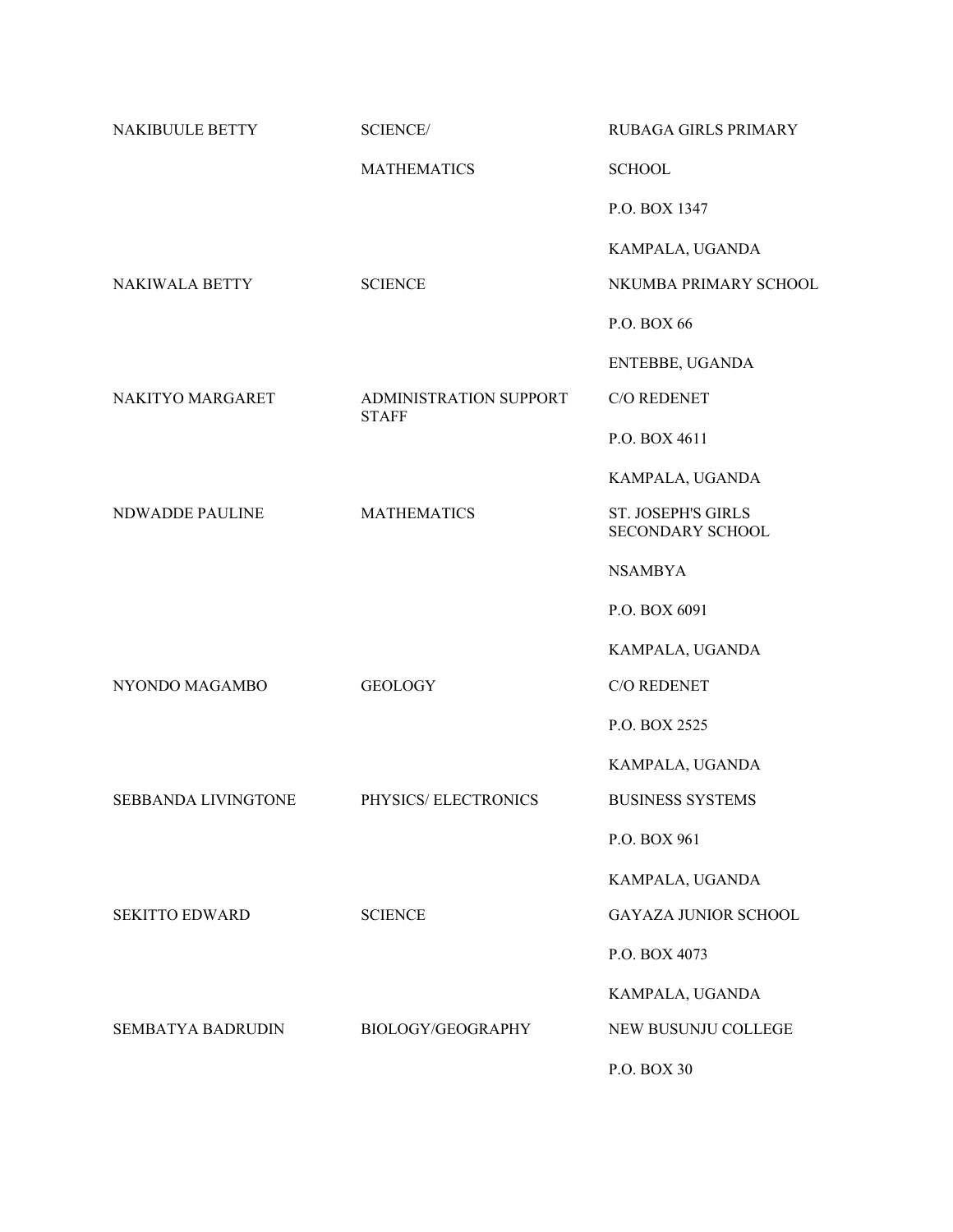BUSUNJU, UGANDA

| SENKUBUGE DANIEL        | <b>MATHEMATICS</b>     | MUKONO HIGH SCHOOL            |
|-------------------------|------------------------|-------------------------------|
|                         |                        | P.O. BOX 353                  |
|                         |                        | KAMPALA, UGANDA               |
| <b>SSEBULIBA GEORGE</b> | CHEMISTRY/BIOLOGY      | <b>CALTEC ACADEMY</b>         |
|                         |                        | P.O. BOX 30921                |
|                         |                        | KAMPALA, UGANDA               |
| SSEMUJJU J. WASSWA      | MATHEMATICS/ GEOGRAPHY | NABISUNSA GIRLS SCHOOL        |
|                         |                        | P.O. BOX 3027                 |
|                         |                        | KAMPALA, UGANDA               |
| ZINUNULA VINCENT        | <b>GERMAN/FRENCH</b>   | <b>INSTITUTE OF LANGUAGES</b> |
|                         |                        | <b>MAKERERE UNIVERSITY</b>    |
|                         |                        | P.O. BOX 7062                 |
|                         |                        | KAMPALA, UGANDA               |

## THIRD WORKSHOP ON FORMATION AND TESTING OF SCIENTIFIC CONCEPTS IN LUGANDA HELD AT MAKERERE UNIVERSITY ON 16/12/1995

# PROBLEMS TO BE TRANSLATED INTO AND SOLVED IN LUGANDA

#### GROUP A

1. Find the next number in the sequence 9, 3, 1, 1/3 ..................................

2. Solve  $y/2 - 3 = 5$ 

3. In the diagram below, LM is parallel to PQ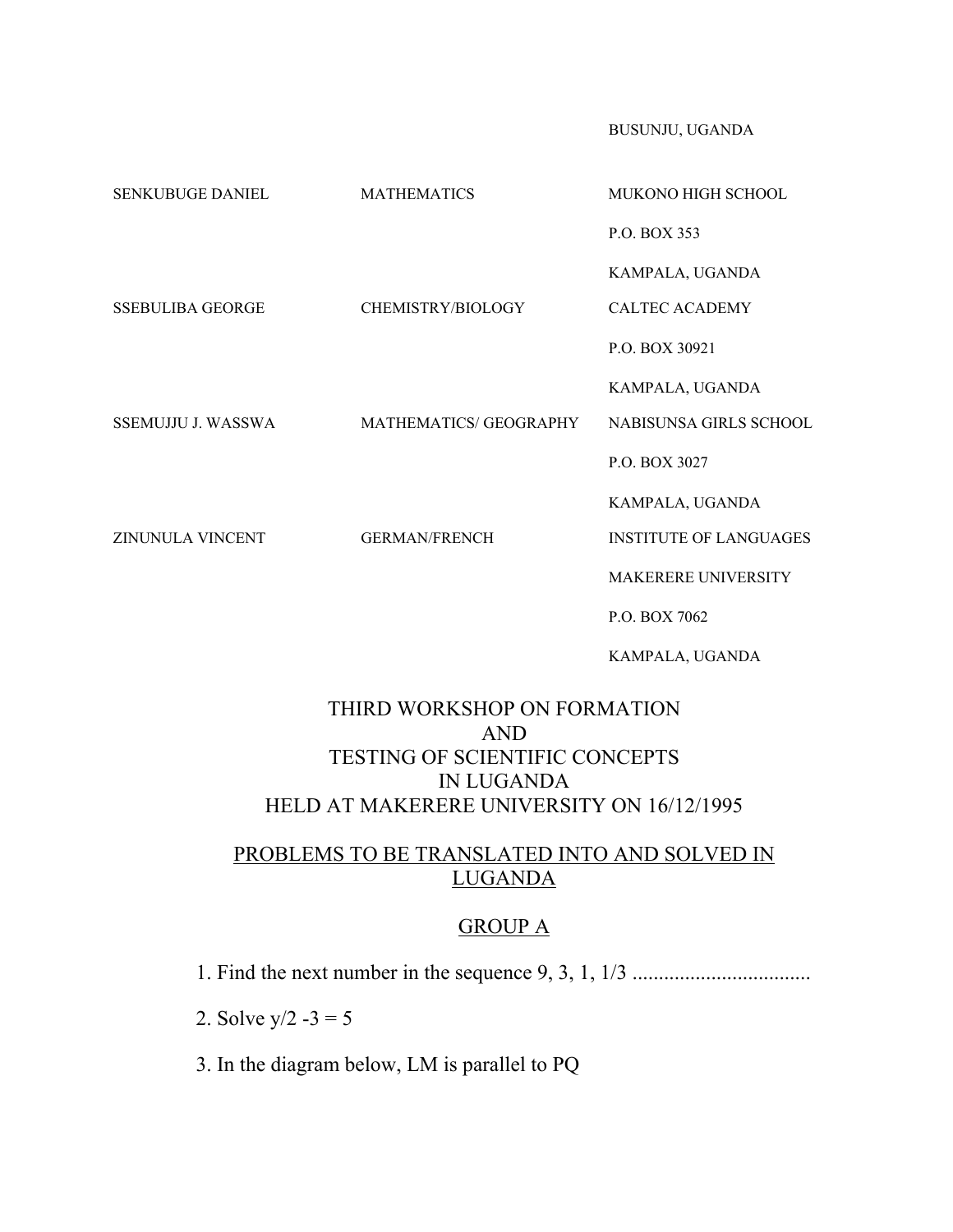

1.  $4.$  Mary is x years old. She is twice as old as Peter. Express Peter's age in terms of Mary's age.

5. In a class, there are 60 girls and 30 boys. What is the probability of choosing a girl as a Class Monitor?

6. By forming an equation, find 3 consecutive numbers which add up to 135.

7. a) Describe how sound is produced.

b) Why is it difficult for sound to travel across or through a vacuum?

 c) Give two examples of devices (objects) which are used to store and reproduce sound.

8. a) Draw two diagrams to show:

i) the two parts of a shadow;

ii) refraction of light.

b) When does a lunar eclipse occur?

 c) Besides helping plants to make their food, give one other importance of light to human beings.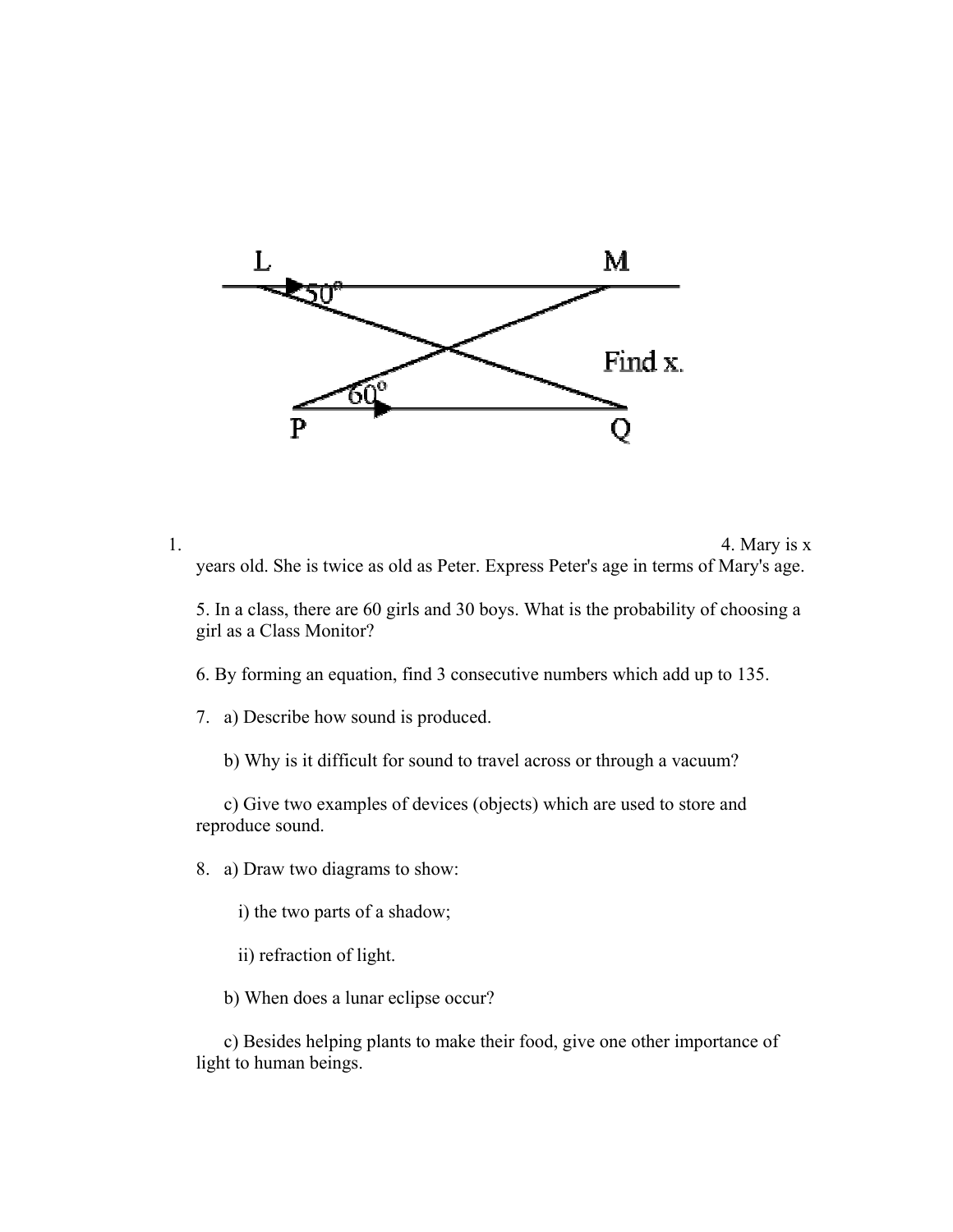9.Great amounts of sugar in our bodies is dangerous, because it leads to a disease called.................................

10.Which group of invertebrates has been described as follows: no wings, two body parts, four pairs of legs?

#### THIRD WORKSHOP ON FORMATION AND TESTING OF SCIENTIFIC CONCEPTS IN LUGANDA HELD AT MAKERERE UNIVERSITY ON 16/12/1995

#### PROBLEMS TO BE TRANSLATED INTO AND SOLVED IN LUGANDA

#### GROUP B

1. Given that  $5/\sqrt{5} + \sqrt{20} = a\sqrt{5}$ , determine the value of a.

2. If vectors  $\mathbf{a} = 3$  and  $\mathbf{b} = 1.5$ , find the length of  $1/2$   $\mathbf{a} + 3$   $\mathbf{b}$ .

-2 3

3. On the same axis draw the graphs of the lines y-2x = 1, and y + 3x = 6 for -3x  $\le$  $x \leq 3$ . Use your graphs to solve the equations:

 $y - 2x - 1 = 0$  $y + 3x - 6 = 0$ 

Hence determine the equations of the line passing through the point of intersection of the two equations above whose y- intercept is 2.

4. Prove that the angle sum of a triangle is  $180^\circ$ .

5. Derive the quadratic formula.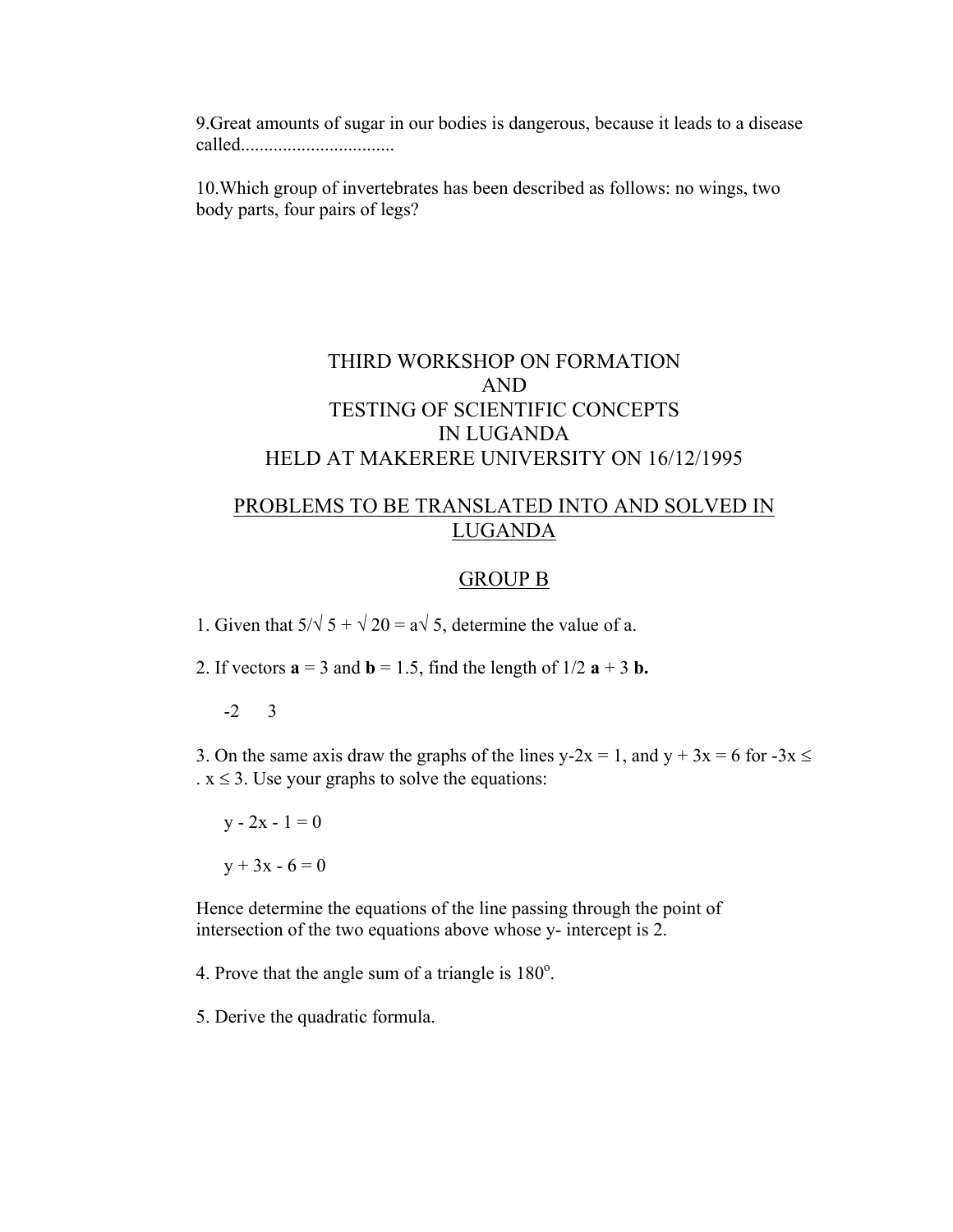

1. 6. Show without using a formula, that if  $y = a x^2 + c$ , where a and c are real constants, then  $dy/dx = 2ax$ .

## THIRD WORKSHOP ON FORMATION AND TESTING OF SCIENTIFIC CONCEPTS IN LUGANDA HELD AT MAKERERE UNIVERSITY ON 16/12/1995

#### PROBLEMS TO BE TRANSLATED INTO AND SOLVED IN LUGANDA

#### GROUP C

1. The diagram shows a ray of yellow light incident at an angle of 50on one

side of an equilateral triangular glass prism of refractive index 1.52.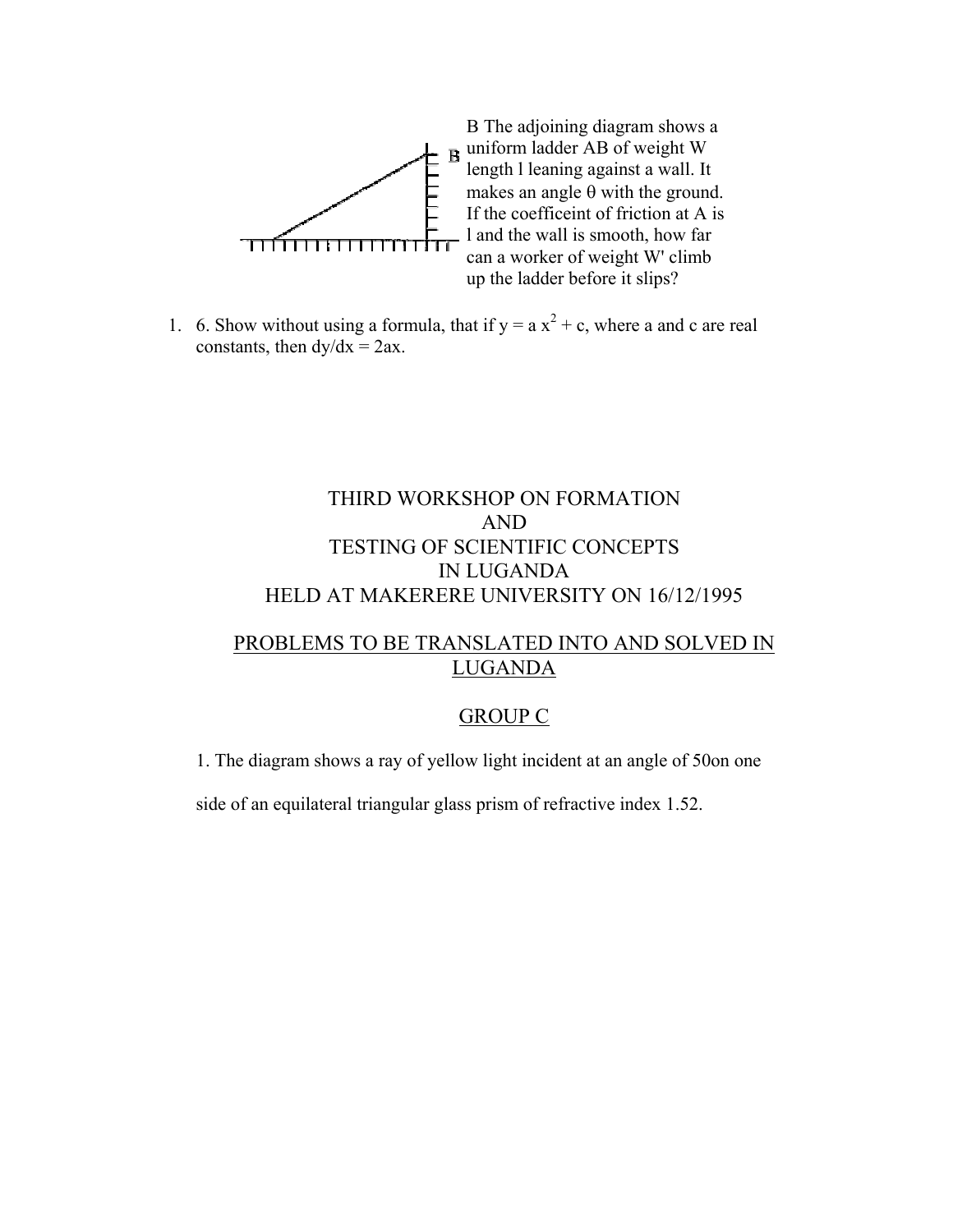

1.  $i)$ 

Calculate the angles marked r and e.

 ii) State and explain what would be observed if the ray above were of white light.

2. Derive the formula  $\mathbf{F} = \mathbf{ma}$ .

3. How would you verify Ohm's Law?

# THIRD WORKSHOP ON FORMATION AND TESTING OF SCIENTIFIC CONCEPTS IN LUGANDA HELD AT MAKERERE UNIVERSITY ON 16/12/1995

# PROBLEMS TO BE TRANSLATED INTO AND SOLVED IN LUGANDA

#### GROUP D